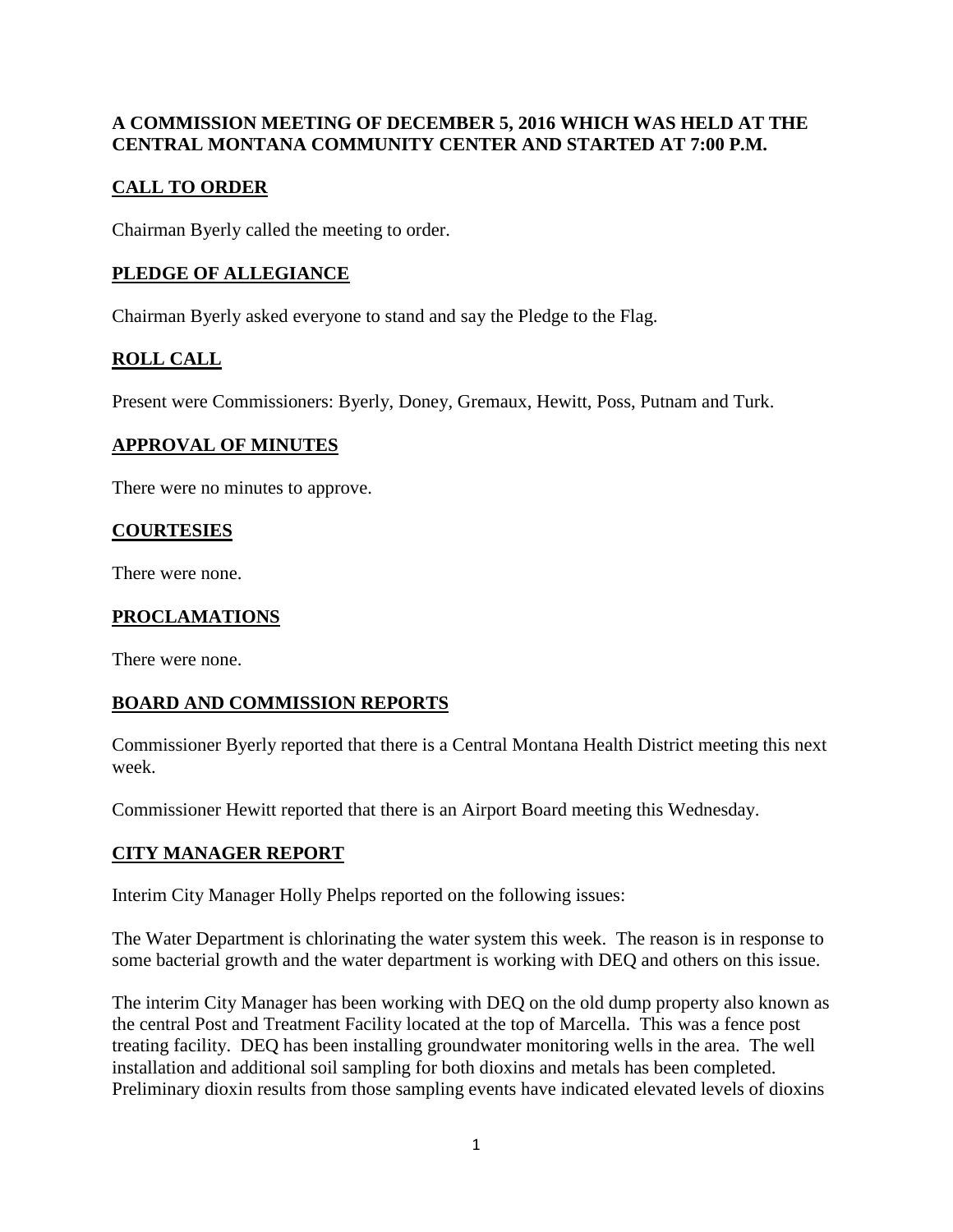may be present. DEQ is currently waiting for additional data to characterize the full extent and determine what work still needs to be done. It may be necessary to apply for additional grant funds.

The Lewistown TIF District has their application out on the City's website. The applications are also available for pickup at the City Office and Snowy Mountain Development Corporation. They will start reviewing applications in January and hope to award fund in March. The News Argus is also doing an article on the kickoff of the TIF program.

Ms. Phelps commented that she has scheduled a meeting with Mr. Ron Moody regarding the communication challenges of the City. We have also reached out to the Local Government Center and next will be looking at some changes to the website.

## **CONSENT AGENDA**

Commissioner Doney made the motion to approve the consent agenda and Commissioner Hewitt seconded the motion. The motion passed unanimously. The consent agenda was the acknowledgement of the claims that have been paid from November 17, 2016 to November 30, 2016 for a total of \$41,393.13.

#### **REGULAR AGENDA – Resolutions, Ordinances & Other Action Items:**

1. Discussion and action on awarding a bid for the upgrades to the phone system

Ms. Phelps explained that the City Commission recently approved terminating the maintenance agreement with our current provide for the phone systems. The City advertised for bids and received two bids. Ms. Phelps explained that Industrial Communications was a maintenance provided approved by the State and since the bids have been received they have been removed from the list as a maintenance provider. Ms. Phelps further explained that CenturyLink is the only other provider for airbus maintenance in the State of Montana. The upgrades should improve the functionality of the system, there would be 13 new phones with additional features for the administrative offices, there will be software upgrades and we will be using as much of the existing equipment as possible. Ms. Phelps commented that she recommends approving the bid from CenturyLink for the phone upgrades. Commissioner Poss made the motion to approve awarding the bid to CenturyLink for the upgrades to the phone system and Commissioner Doney seconded the motion. Mr. Mike Chapman commented that he is very happy to have Mid Rivers in town so we don't have to deal with CenturyLink and as a consumer he has never heard good comments regarding CenturyLink. Mr. Chapman stated that CenturyLink has been less than cooperative to move the lines for the Machler project. Commissioner Poss commented that it is very difficult to get communication services for the emergency services. Commissioner Byerly asked for comments from the audience and Commission. There being none, the question was called for and the motion passed unanimously.

2. Discussion and action on reappointing two members to the Lewistown Historic Resources Commission

Ms. Phelps explained that the Lewistown Historic Resources Commission has two upcoming vacancies and to stay on top of things we are asking to reappoint two members tonight. There is still one vacancy on the board. Planning Director Duane Ferdinand explained that the City has a seven member Lewistown Historic Resources Commission. The terms of Ms. Shirley Barrick and Mr. Gary Kruger has expressed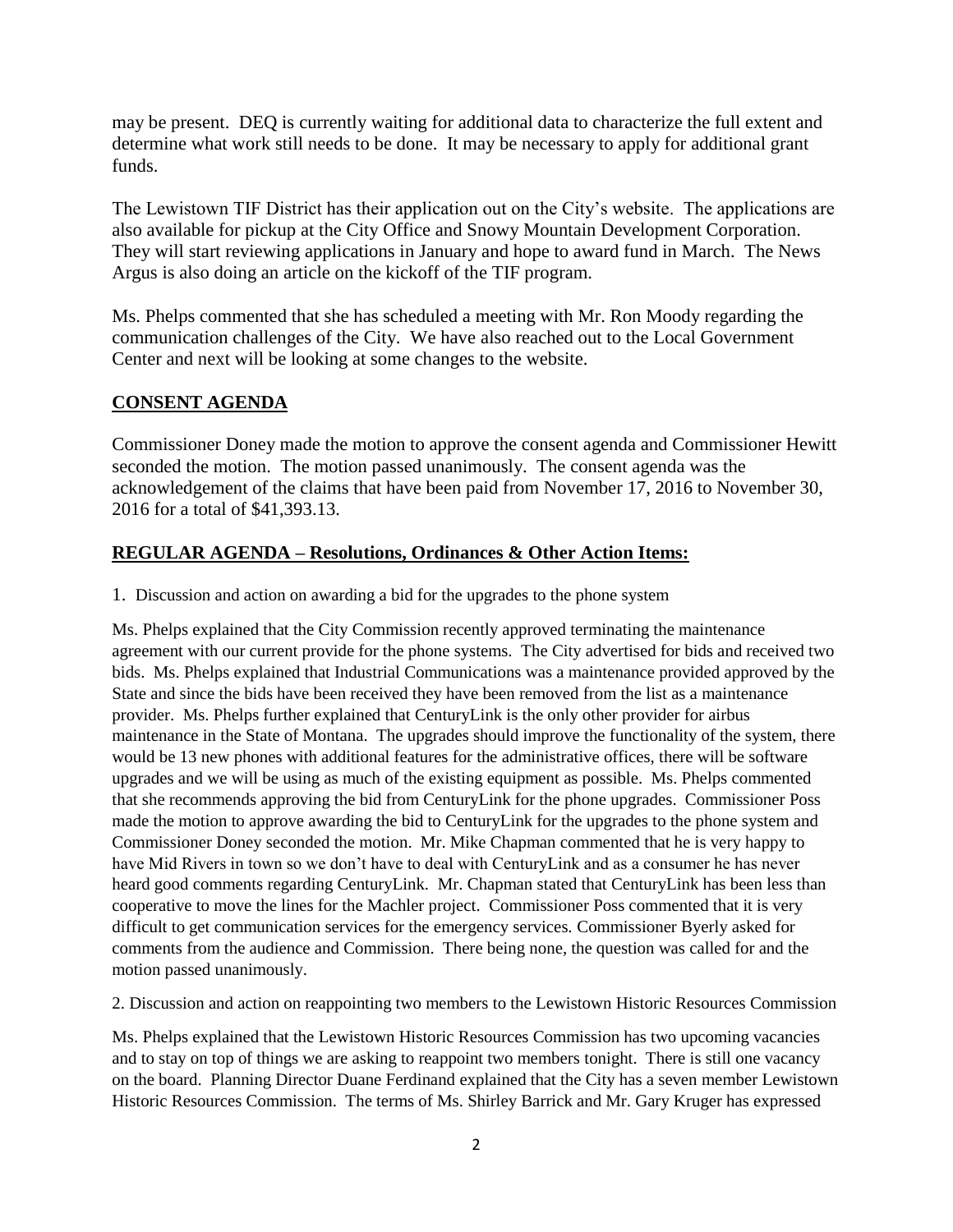their desire to be reappointed to the historic commission. Commissioner Doney made the motion to reappoint Shirley Barrick and Gary Kruger to the Lewistown Historic Resources commission and Commissioner Hewitt seconded the motion. Commissioner Byerly asked for comments from the audience and Commission. There being none, the question was called for and those voting in favor were Commissioners: Byerly, Doney, Gremaux, Hewitt, Poss and Turk. Commissioner Putnam abstained.

#### 3. Discussion on City of Lewistown Boards and Commissions.

Ms. Phelps commented that there was a list of all the boards included in the packet and a list of the members and terms. All vacancies are advertised and it is hard to find citizens to volunteer. Ms. Phelps explained that there are some boards that are being utilized and may need to be addressed in the City codes. It was discussed that some of these boards should be reviewed, understand their duties and have the board members come and talk with the Commission. Information outlining the duties, responsibilities and reasons for the boards is in the City Code. Commissioner Doney commented that our City ordinances need to looked at and update. Commissioner Doney further commented that she is currently not serving on a board and would be willing to work with Monte and Holly to review and look at the codes. Commissioner Doney stated that she would be willing to do this and report on a regular basis to the Commission. Commissioner Byerly stated that if the other Commissioners are okay with this he would like to appoint Commissioner Doney to this task. Commissioner Putnam asked if we are going to have the boards come before to the Commission at some point. Commissioner Byerly answered yes he would like them to come and report to the Commission and public and maybe even do an annual report on a regular basis. Further discussion followed. Some provision and duties are set by City Code or State law. There was some discussion on the board of adjustments. Mr. Mike Chapman verified if there was a Design Review Board and Ms. Phelps answered yes. Mr. Chapman asked how it operates. Mr. Ferdinand explained that it is an active board and the only authority is has per City Code is the review of signs.

#### **CITIZENS' REQUESTS**

Mr. Mike Chapman asked what the procedure be to select the new City Manager. Commissioner Byerly answered that once the Commission knows the election result is firm because there is a window if someone would like to go to court over the issue and once the window is closed and we know the election result final. Then we as a commission need to have that conversation and hopefully in two weeks or the first meeting in January the Commission can have some discussion on how to move forward. Mr. Chapman asked if the Commission obligated to do an extensive search or can you take the bird in the bush. Commissioner Byerly answered the Commission is not required to do anything and the commission feels they are obligated to make the best decision they can make.

#### **COMMISSIONER'S MINUTE**

Commissioner Putnam would like the hill on Castle Butte Road to be put on the agenda and some money spent to study that road and see what can be done.

Commissioner Turk made some comments on the letter received from the City Manager regarding questions for the Arts & Entertainment District. Commission Turk stated that the painting of curbs on Main is the Department of Transportation, weeds are the responsibility of the county and does not know if Lewistown Disposal will help or not.